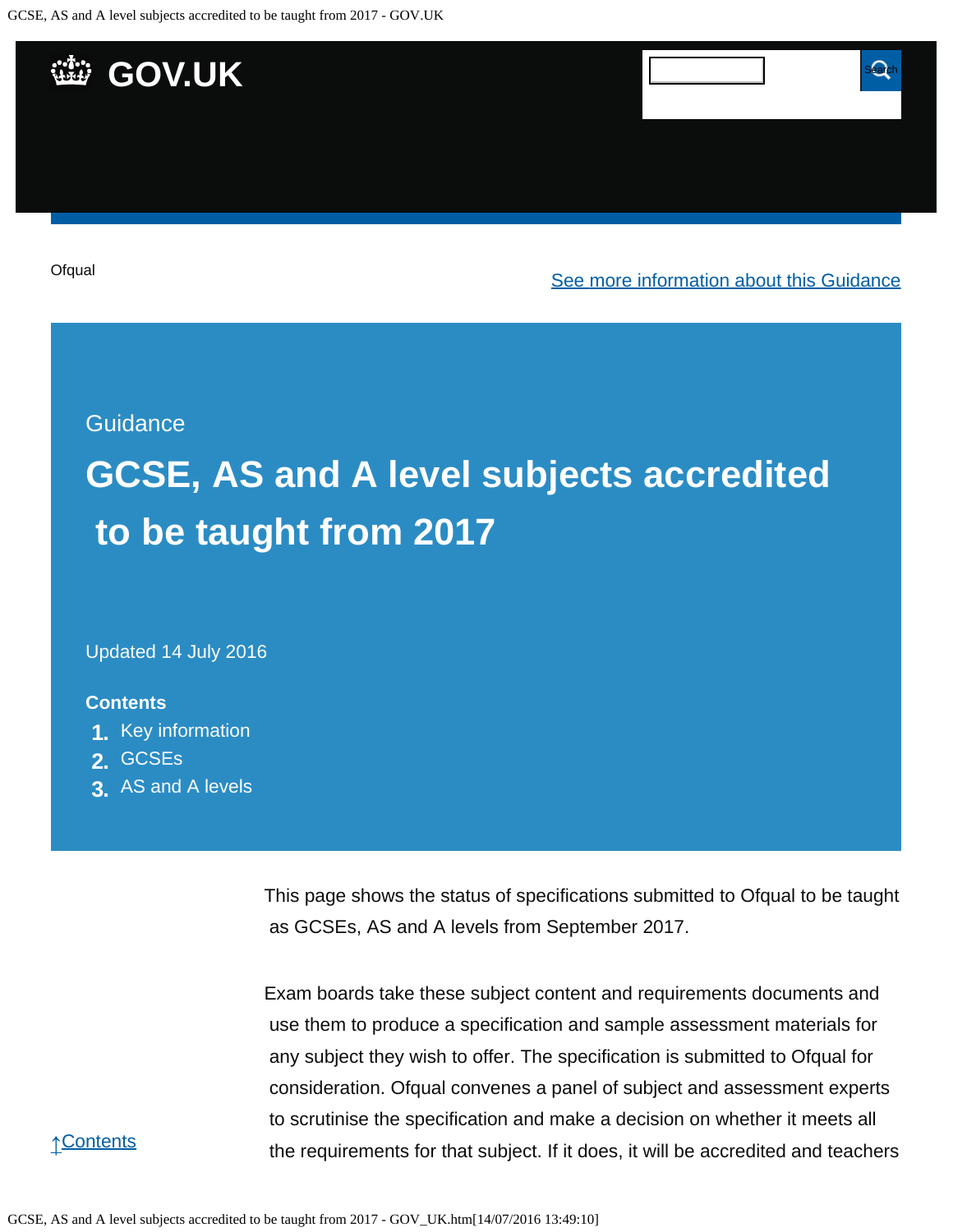will be able to use it. If it does not, it will be sent back to the exam board and they will have to change their specification based on the feedback given by Ofqual. When they have made the amendments they will submit the new specification.

We have produced a [diagram of the accreditation process](https://s-media-cache-ak0.pinimg.com/originals/ce/98/b8/ce98b80566a5db550a3c26889667b9f8.png)  $\mathbb{R}^n$ .

**1.**

## **Key information**

| Entry                    | <b>Meaning</b>                                                                                                                                |
|--------------------------|-----------------------------------------------------------------------------------------------------------------------------------------------|
|                          | Specification accredited                                                                                                                      |
|                          | Exam board is not submitting a specification for this subject                                                                                 |
| ʻsubmission<br>due'      | The date the exam board is aiming to submit for accreditation                                                                                 |
| ʻawaiting<br>submission' | We are awaiting a submission from the exam board but they have not indicated<br>when we will receive it or the date they indicated has passed |
| ʻsubmission<br>received' | We have received a specification from the exam board and it is awaiting an<br>accreditation decision                                          |

**2.**

# **GCSEs**

| <b>Subject</b> | <b>AQA</b>      | <b>OCR</b>       | <b>Pearson</b><br>(Edexcel) | <b>WJEC Eduqas</b> |
|----------------|-----------------|------------------|-----------------------------|--------------------|
| GCSE           | 1st submission  | 1st submission   | 1st submission              | 1st submission     |
| design &       | received 19 May | received 19 May  | received 19 May             | received 19 May    |
| technology     | 2016            | 2016             | 2016                        | 2016               |
| GCSE           | Awaiting 2nd    | 2nd submission   | 2nd submission              | Awaiting 2nd       |
| business       | submission      | due 29 July 2016 | due 14 July 2016            | submission         |
| GCSE           | 2nd submission  |                  |                             |                    |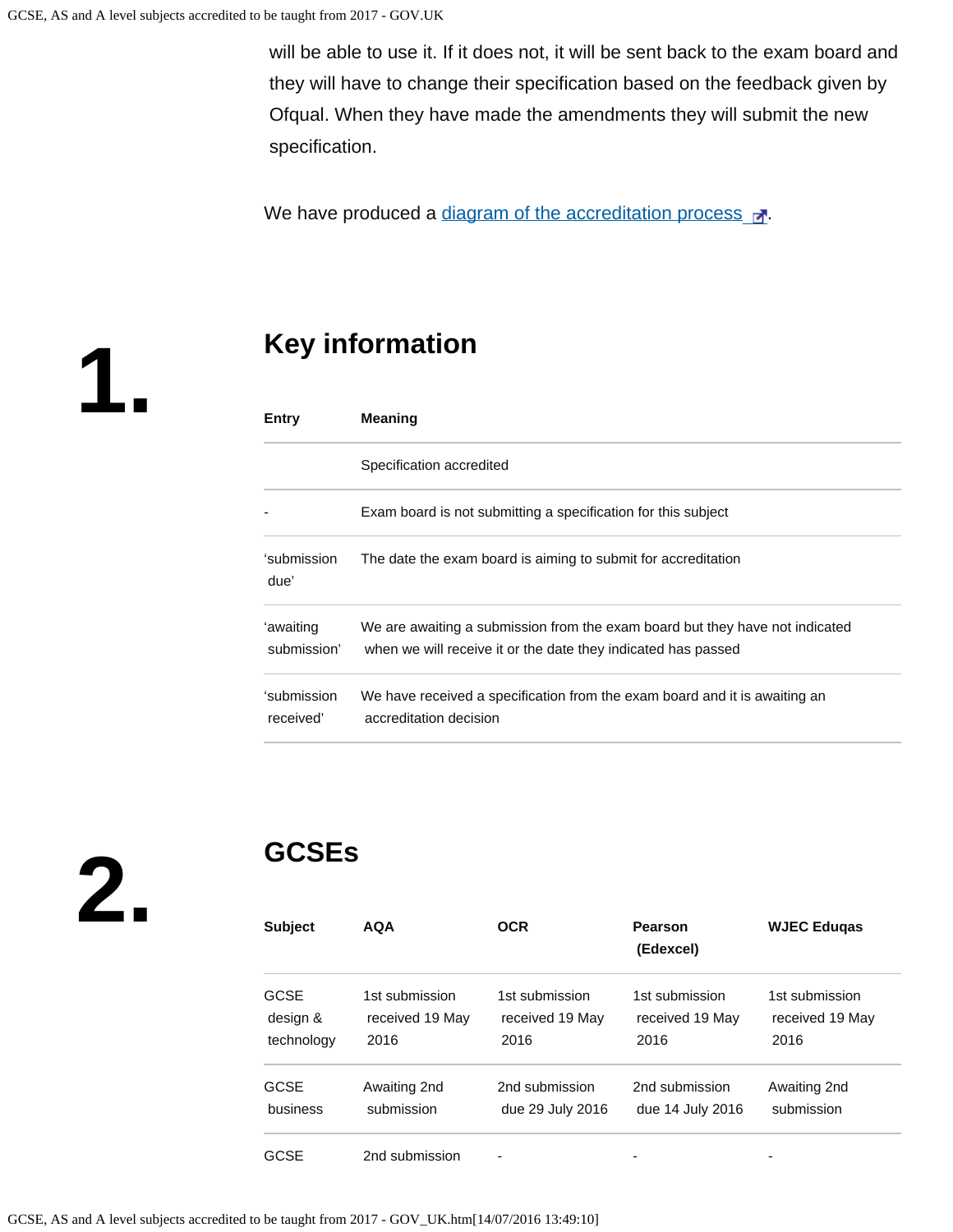| engineering                              | due 19 August<br>2016                      |                                            |                                            |                            |
|------------------------------------------|--------------------------------------------|--------------------------------------------|--------------------------------------------|----------------------------|
| <b>GCSE</b><br>economics                 | 2nd submission<br>received 8 July<br>2016  | 2nd submission<br>received 13 July<br>2016 |                                            |                            |
| <b>GCSE</b><br>astronomy                 |                                            |                                            | 2nd submission<br>received 12 July<br>2016 |                            |
| <b>GCSE</b><br>psychology                | 1st submission<br>received 14 June<br>2016 | 1st submission<br>received 16 June<br>2016 | 1st submission<br>received 16 June<br>2016 |                            |
| <b>GCSE</b><br>geology                   |                                            |                                            |                                            | Awaiting 2nd<br>submission |
| <b>GCSE</b><br>electronics               |                                            |                                            |                                            |                            |
| <b>GCSE</b><br>ancient<br>history        |                                            |                                            |                                            |                            |
| <b>GCSE</b><br>sociology                 |                                            |                                            |                                            |                            |
| <b>GCSE</b><br>classical<br>civilisation |                                            |                                            |                                            |                            |
| <b>GCSE film</b><br>studies              |                                            |                                            |                                            |                            |
| <b>GCSE</b><br>media<br>studies          |                                            |                                            |                                            |                            |
| <b>GCSE PE</b><br>(short<br>course)      |                                            |                                            |                                            |                            |
| GCSE<br>statistics                       |                                            |                                            |                                            |                            |
| <b>GCSE</b><br>Arabic                    |                                            |                                            |                                            |                            |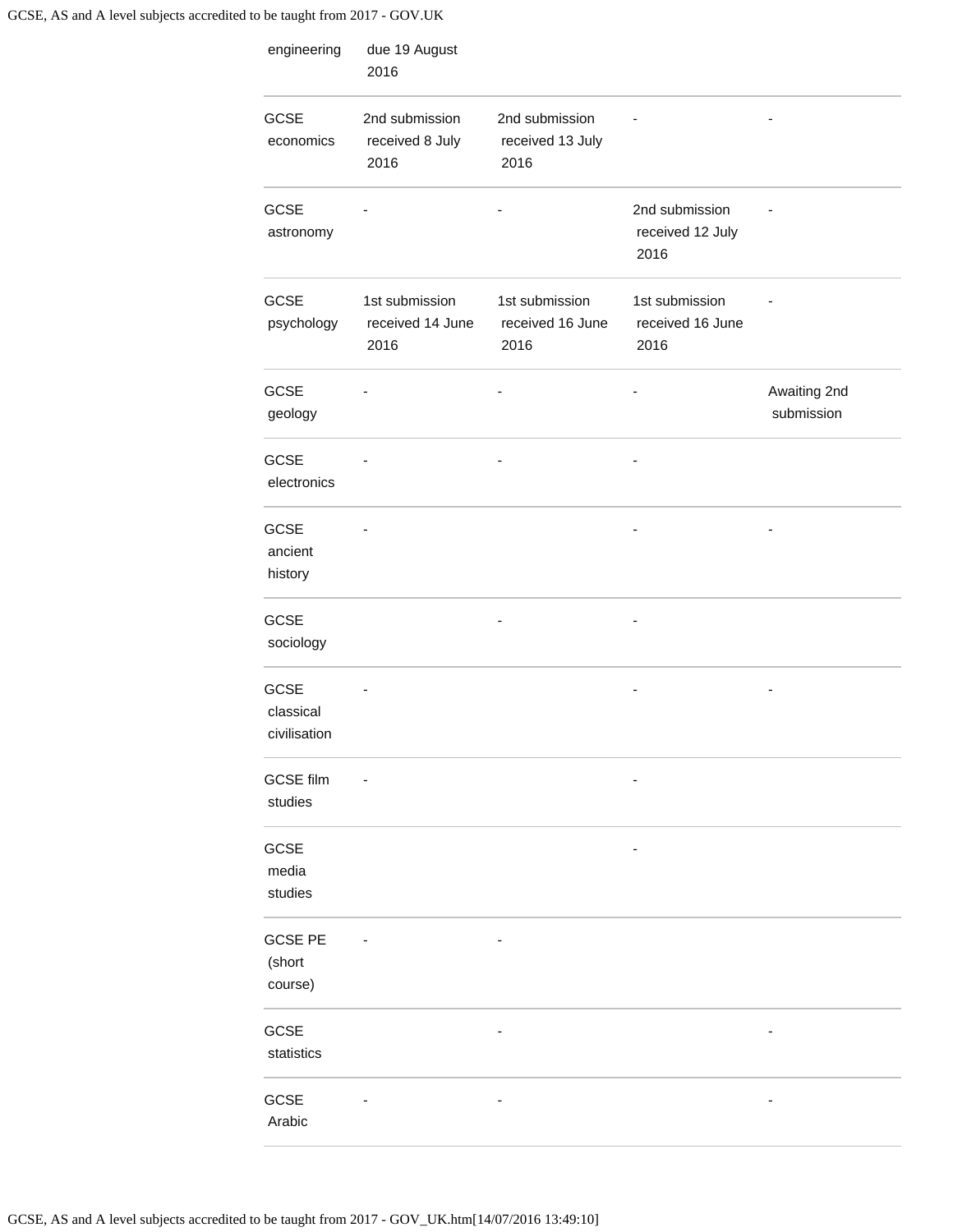| GCSE             |                |                          |                          | $\overline{a}$               |
|------------------|----------------|--------------------------|--------------------------|------------------------------|
| modern           |                |                          |                          |                              |
| Greek            |                |                          |                          |                              |
|                  |                |                          |                          |                              |
| <b>GCSE Urdu</b> |                |                          |                          | $\overline{\phantom{m}}$     |
|                  |                |                          |                          |                              |
| GCSE             |                | ٠                        |                          | ٠                            |
| Chinese          |                |                          |                          |                              |
|                  |                |                          |                          |                              |
| GCSE             |                |                          |                          | ٠                            |
| Italian          |                |                          |                          |                              |
|                  |                |                          |                          |                              |
| GCSE             |                |                          |                          |                              |
| Russian          |                |                          |                          |                              |
|                  |                |                          |                          |                              |
| GCSE             | $\blacksquare$ |                          |                          |                              |
|                  |                | ٠                        |                          | $\overline{\phantom{0}}$     |
| Japanese         |                |                          |                          |                              |
| GCSE             |                | ٠                        |                          | $\overline{\phantom{a}}$     |
| modern           |                |                          |                          |                              |
| Hebrew           |                |                          |                          |                              |
|                  |                |                          |                          |                              |
|                  |                |                          |                          |                              |
| GCSE             |                | $\overline{\phantom{0}}$ | $\overline{\phantom{a}}$ | $\overline{\phantom{a}}$     |
| Bengali          |                |                          |                          |                              |
|                  |                |                          |                          |                              |
| GCSE             |                | ٠                        | $\overline{\phantom{a}}$ | $\qquad \qquad \blacksquare$ |
| Punjabi          |                |                          |                          |                              |
|                  |                |                          |                          |                              |
| GCSE             |                |                          |                          | ٠                            |
| Polish           |                |                          |                          |                              |

**3.**

## **AS and A levels**

| <b>Subject</b> | <b>AQA</b>     | <b>OCR</b>      | Pearson<br>(Edexcel) | <b>WJEC Edugas</b> |
|----------------|----------------|-----------------|----------------------|--------------------|
| Design &       | 1st submission | 1st submission  | 1st submission       | 1st submission     |
| technology: A  | received 19    | received 19 May | received 19          | received 19        |
| level          | May 2016       | 2016            | May 2016             | May 2016           |
| Design &       | 1st submission | 1st submission  | 1st submission       | 1st submission     |
| technology:    | received 19    | received 19 May | received 19          | received 19        |
| AS level       | May 2016       | 2016            | May 2016             | May 2016           |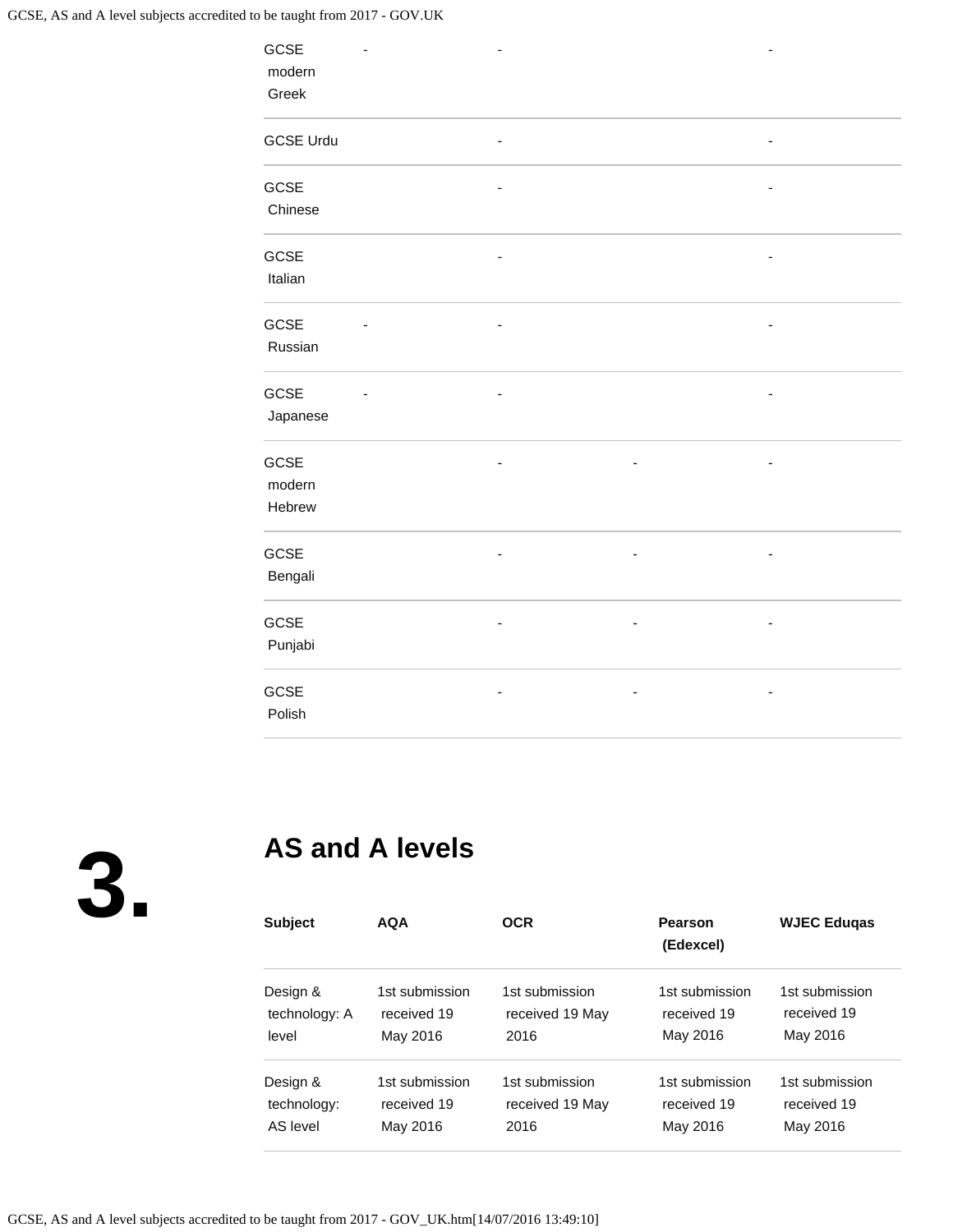|                                              |                                                                                                            | 2nd submission<br>due 21 July<br>2016     |  |
|----------------------------------------------|------------------------------------------------------------------------------------------------------------|-------------------------------------------|--|
|                                              |                                                                                                            | 2nd submission<br>due 21 July<br>2016     |  |
| 2nd submission<br>due 5 August<br>2016       |                                                                                                            |                                           |  |
| 2nd submission<br>due 5 August<br>2016       |                                                                                                            |                                           |  |
| 2nd submission<br>due 14 October<br>2016     |                                                                                                            |                                           |  |
| 2nd submission<br>due 14 October<br>2016     |                                                                                                            |                                           |  |
| 2nd submission<br>due 9<br>September<br>2016 |                                                                                                            |                                           |  |
| 2nd submission<br>due 9<br>September<br>2016 |                                                                                                            |                                           |  |
| 1st submission<br>received 9<br>June 2016    | Spec A: 1st<br>submission received<br>9 June 2016<br>Spec MEI B: 1st<br>submission received<br>9 June 2016 | 1st submission<br>received 9<br>June 2016 |  |
| 1st submission<br>received 9<br>June 2016    | Spec A: 1st<br>submission received<br>9 June 2016<br>Spec MEI B: 1st<br>submission received                | 1st submission<br>received 9<br>June 2016 |  |
|                                              |                                                                                                            | 9 June 2016                               |  |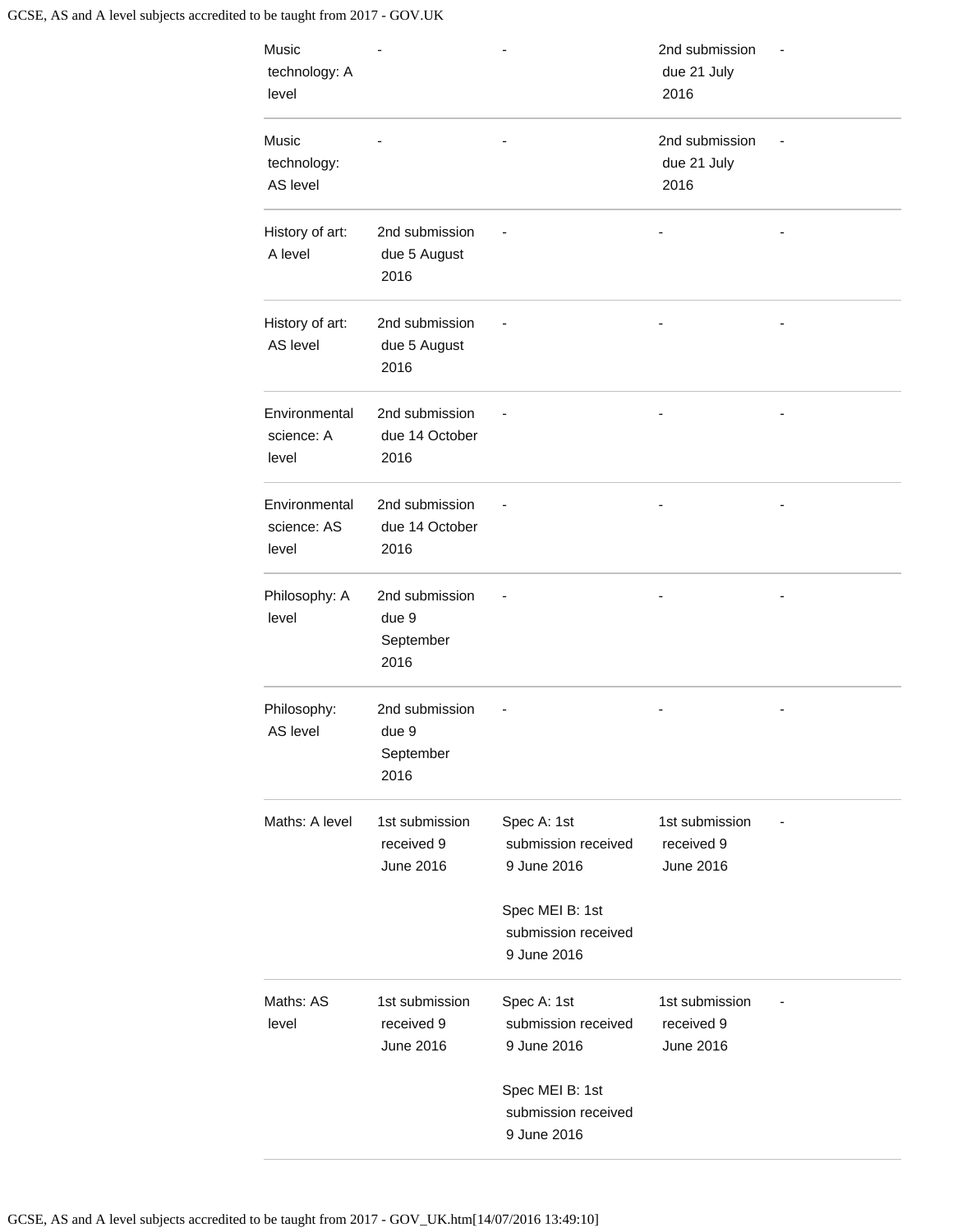| Further<br>maths: A<br>level    | 1st submission<br>received 9<br><b>June 2016</b> | Spec A: 1st<br>submission received<br>9 June 2016<br>Spec MEI B: 1st<br>submission received<br>9 June 2016 | 1st submission<br>received 9<br><b>June 2016</b> |  |
|---------------------------------|--------------------------------------------------|------------------------------------------------------------------------------------------------------------|--------------------------------------------------|--|
| Further<br>maths: AS<br>level   | 1st submission<br>received 9<br>June 2016        | Spec A: 1st<br>submission received<br>9 June 2016<br>Spec MEI B: 1st<br>submission received<br>9 June 2016 | 1st submission<br>received 9<br>June 2016        |  |
| Archaeology:<br>A level         | 1st submission<br>received 6 July<br>2016        |                                                                                                            |                                                  |  |
| Archaeology:<br>AS level        | 1st submission<br>received 6 July<br>2016        |                                                                                                            |                                                  |  |
| Accounting: A<br>level          | 1st submission<br>received 5 July<br>2016        |                                                                                                            |                                                  |  |
| Accounting:<br>AS level         | 1st submission<br>received 5 July<br>2016        |                                                                                                            |                                                  |  |
| Electronics: A<br>level         |                                                  |                                                                                                            |                                                  |  |
| Electronics:<br>AS level        |                                                  |                                                                                                            |                                                  |  |
| Ancient<br>history: A<br>level  |                                                  |                                                                                                            |                                                  |  |
| Ancient<br>history: AS<br>level |                                                  |                                                                                                            |                                                  |  |
| Law: A level                    |                                                  |                                                                                                            |                                                  |  |
| Law: AS level                   |                                                  |                                                                                                            |                                                  |  |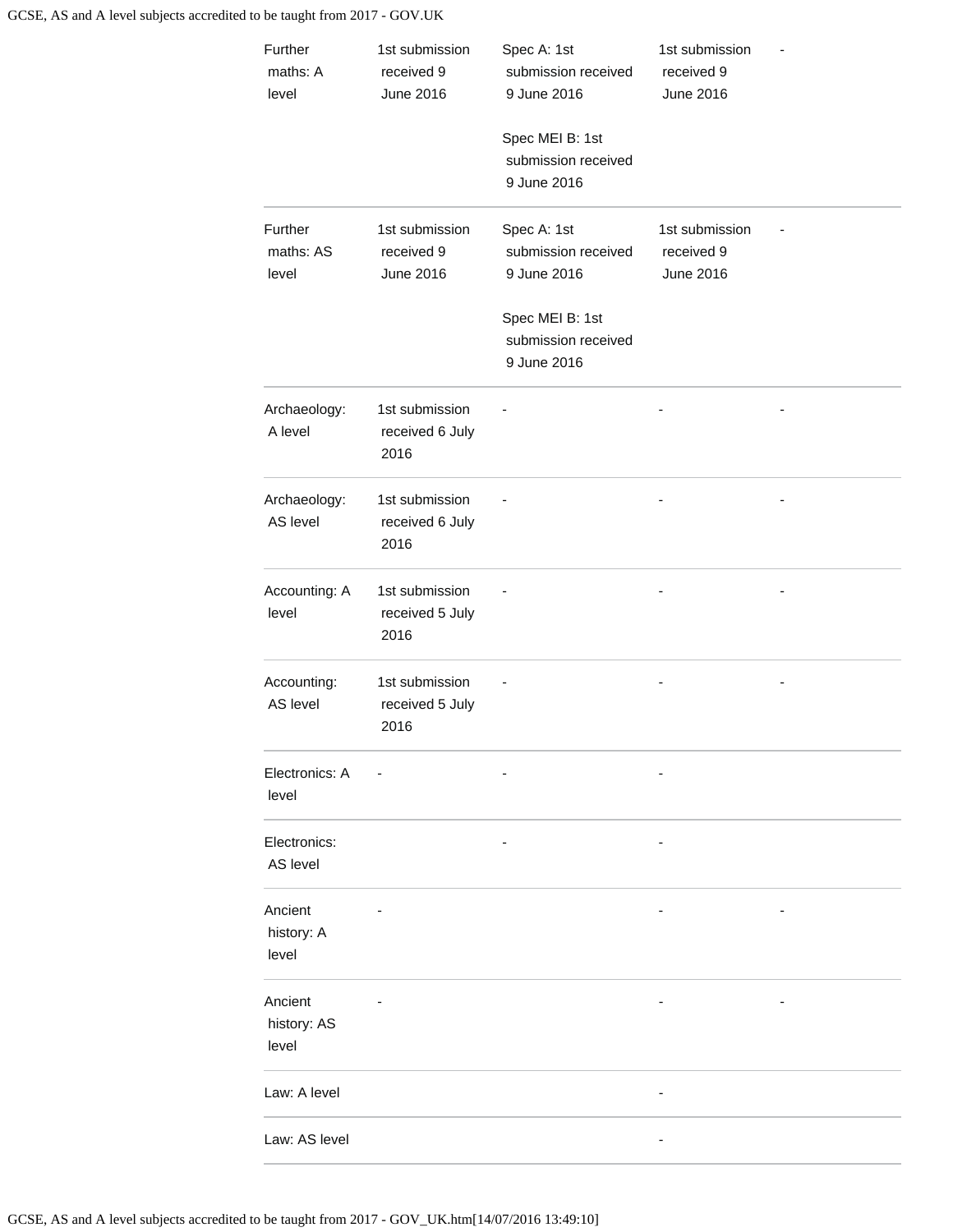| Classical<br>civilisation: A<br>level  |                              |                          |                          |                          |  |
|----------------------------------------|------------------------------|--------------------------|--------------------------|--------------------------|--|
| Classical<br>civilisation:<br>AS level |                              |                          |                          |                          |  |
| Film studies:<br>A level               | $\qquad \qquad \blacksquare$ |                          | $\overline{\phantom{a}}$ |                          |  |
| Film studies:<br>AS level              |                              |                          |                          |                          |  |
| Media<br>studies: A<br>level           |                              |                          |                          |                          |  |
| Media<br>studies: AS<br>level          |                              |                          |                          |                          |  |
| Politics: A<br>level                   |                              |                          |                          |                          |  |
| Politics: AS<br>level                  |                              | $\overline{\phantom{a}}$ |                          | $\overline{\phantom{m}}$ |  |
| Geology: A<br>level                    |                              |                          |                          |                          |  |
| Geology: AS<br>level                   |                              |                          |                          |                          |  |
| Statistics: A<br>level                 |                              |                          |                          | ٠                        |  |
| Statistics: AS<br>level                |                              | $\overline{\phantom{0}}$ | $\overline{\phantom{a}}$ |                          |  |
| Chinese: A<br>level                    |                              | $\overline{\phantom{0}}$ |                          | -                        |  |
| Chinese: AS<br>level                   |                              |                          |                          |                          |  |
| Italian: A level                       | $\overline{\phantom{a}}$     |                          |                          |                          |  |
| Italian: AS                            |                              |                          |                          |                          |  |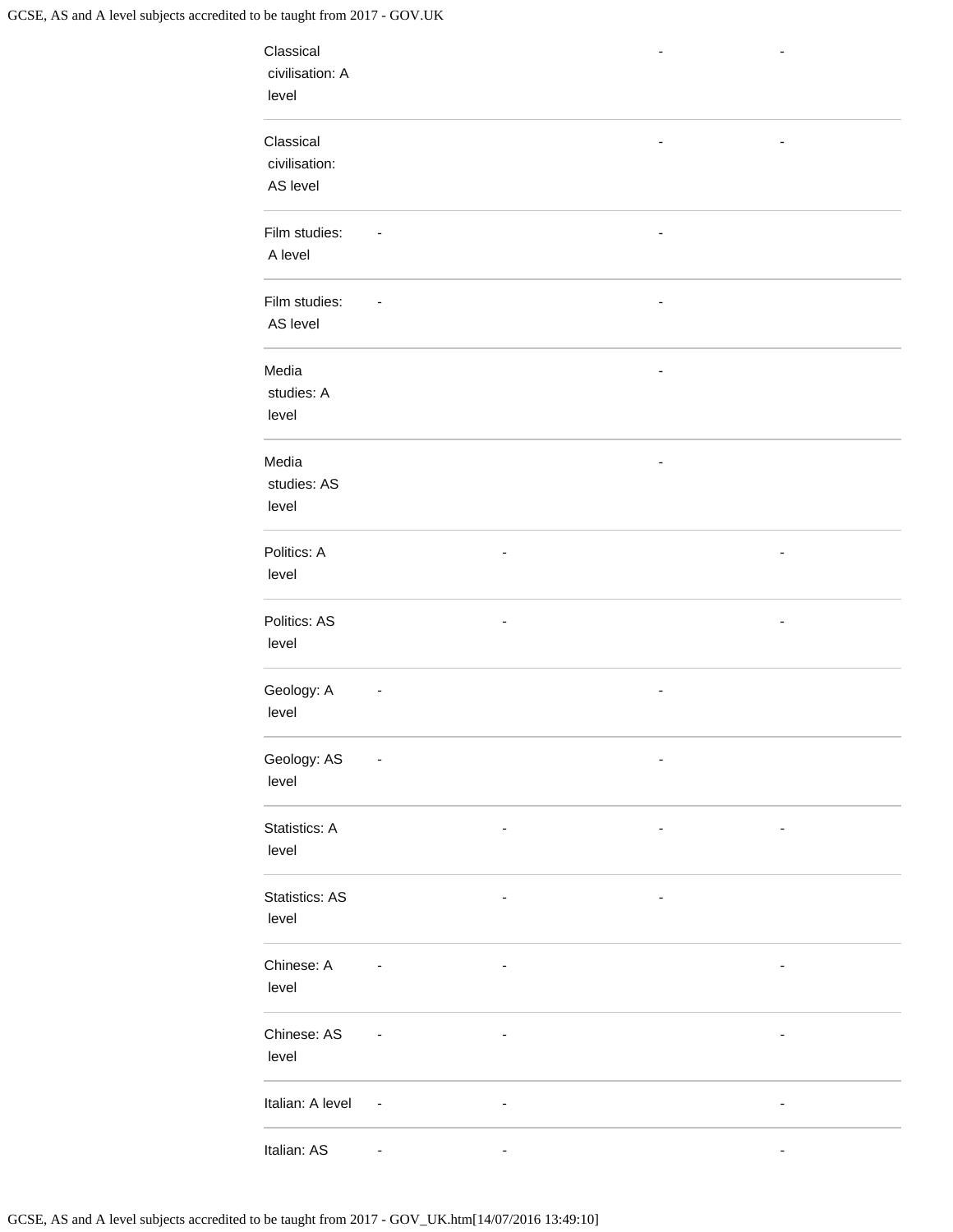| level                |                          |   |                          |  |
|----------------------|--------------------------|---|--------------------------|--|
| Russian: A<br>level  | ٠                        | ۰ | $\overline{\phantom{0}}$ |  |
| Russian: AS<br>level | $\overline{\phantom{a}}$ | ۰ | $\overline{\phantom{0}}$ |  |

Is there anything wrong with this page?

### **Services and information**

### **Departments and policy**

| <b>Benefits</b>                    | <b>Education and learning</b>       | How government<br>works |
|------------------------------------|-------------------------------------|-------------------------|
| Births, deaths, marriages and care | <b>Employing people</b>             |                         |
| <b>Business and self-employed</b>  | <b>Environment and countryside</b>  | <b>Departments</b>      |
| Childcare and parenting            | <b>Housing and local services</b>   | Worldwide               |
| Citizenship and living in the UK   | Money and tax                       | Policies                |
| Crime, justice and the law         | Passports, travel and living abroad | <b>Publications</b>     |
| Disabled people                    | Visas and immigration               | Announcements           |
| Driving and transport              | Working, jobs and pensions          |                         |